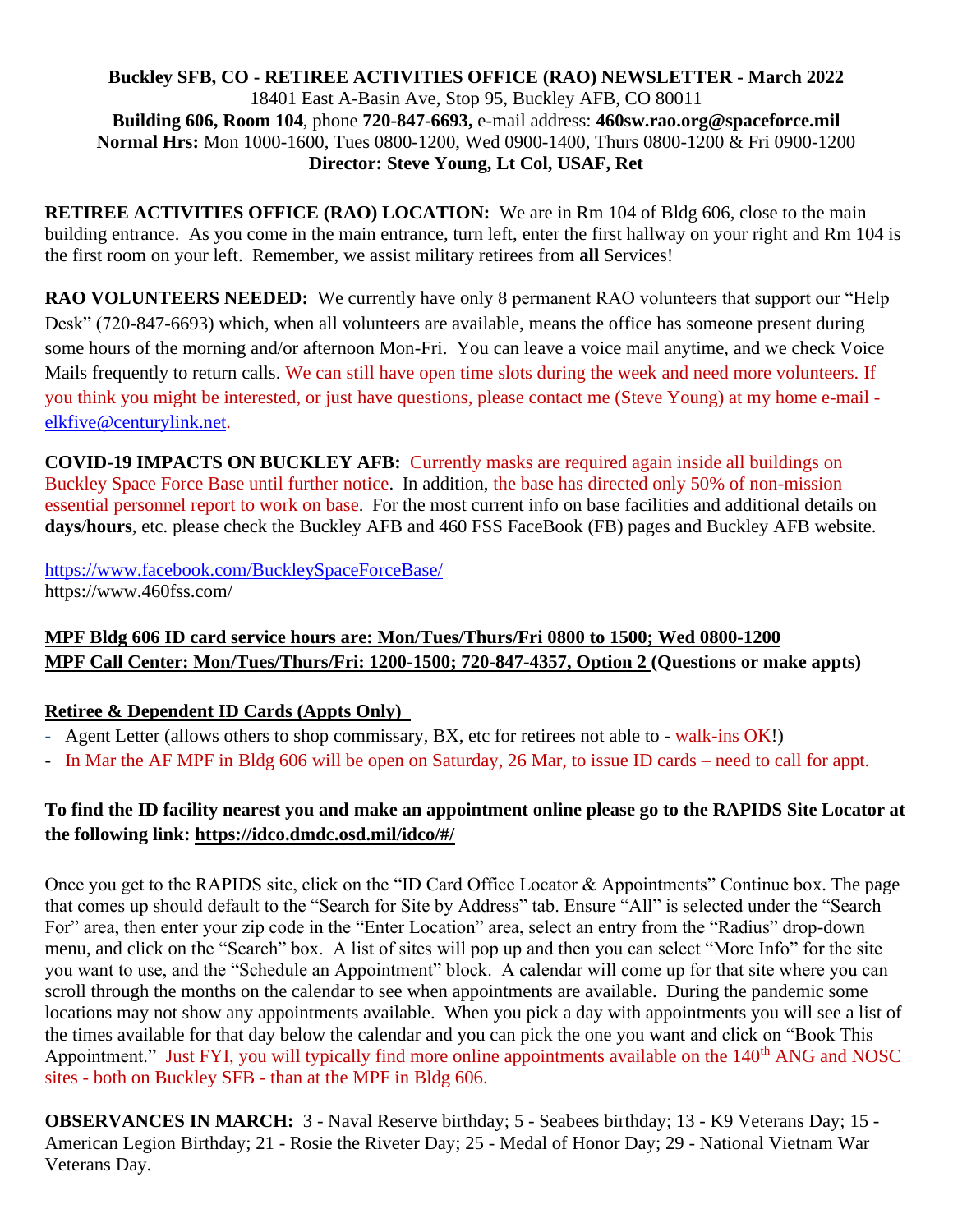**MILITARY RETIREES CAN RENEW U.S. PASSPORTS ONLINE:** The State Department has announced that active-duty, reserve and retired service members, and DoD civilians and contractors and their families can now renew their U.S. passports online. An online portal, available 23 Dec 21, will enable customers to renew their passports from the convenience of their homes 24/7 without having to go to a post office to mail their application and supporting documents. See the following link for more information: You Can Now Renew Your Passport [Online | Military.com](https://www.military.com/daily-news/2021/12/22/you-can-now-renew-your-passport-online.html)

**MEDICARE COVERAGE FOR AT-HOME COVID TESTS:** TRICARE for Life (TFL) beneficiaries will soon be able to access free at-home COVID tests due to a Medicare coverage expansion. On 3 Feb the Centers for Medicare and Medicaid Services (CMS) announced Medicare beneficiaries will have access to eight free, over-thecounter, at-home COVID test kits per month starting in early spring. The tests will be available through eligible pharmacies and other participating entities. Because they are enrolled in Medicare, TFL beneficiaries will have access to the free kits once the Medicare program is implemented. All other TRICARE beneficiaries (Prime, Select, etc.) are still subject to TRICARE policy, which currently does **not** cover over-the-counter COVID test kits. All health insurance companies and group health plans are subject to the federal requirement to cover the athome kits at zero out-of-pocket cost for covered individuals. Because TRICARE is a health care program, not insurance, it is **not** subject to federal requirements governing health insurance. TRICARE will cover the cost of an at-home test kit if one is ordered by a TRICARE-authorized provider. Also, **every** U.S. home can order four free at-home kits via [COVIDTests.gov](https://www.covidtests.gov/) regardless of health insurance coverage.

**BURN PIT BILL AIMS TO EXPAND VA ACCESS FOR POST-9/11 VETERANS:** The bipartisan Health Care for Burn Pit Veterans Act, passed by the Senate Committee on Veterans' Affairs (SVAC) on 2 Feb, would expand VA eligibility to about 1 million Post-9/11 combat veterans, with the goal of improving access to treatment for conditions stemming from toxic exposure. The bill would open VA health care eligibility for these veterans from five years after discharge to 10 and would also allow for a one-year open enrollment period for any Post-9/11 combat veterans outside that 10-year window. The bill is the first in a three-phase plan to expand benefits. The second phase would involve the creation of a "new, transparent process" for the VA in determining what illnesses can be presumptively connected to toxic exposure, while the third phase would provide "overdue benefits to thousands of toxic exposure veterans who have been long ignored or forgotten." The bill also requires several studies related to toxic exposure, including one on mortality rates of veterans who served in Southwest Asia during the Persian Gulf War. It would increase VA reporting requirements and outreach efforts on toxic exposure and require the VA provide a toxic exposure screening for all veterans during medical visits.

**END OF LIFE PLANNING:** This is a subject we in the RAO bring up periodically. We get quite a few calls from the surviving spouses when their military retiree spouse passes away, and most find very little planning was done that would help them deal with all the notifications and actions that need to be taken. Most people would list a will, a trust, an advance directive, a DNR (do not resuscitate) order, and a durable power of attorney among endof-life documents. However, the list of documents that deal with end-of-life issues is much longer. Deeds to real property, beneficiary declaration for life insurance, the signature card to a bank account, and many others, are all end-of-life documents. They all determine who gets what and through which legal procedure when someone dies. Fortunately, there are many checklists to help create an end-of-life plan available through a number of trustworthy organizations like Veterans Affairs, Military.com, and the RAO. Some are more comprehensive than others, some are free, and some are not. While doing this properly requires a lot of work, we strongly recommend you do some research, pick a checklist, or create one of your own, and get to work on completing this project **before** you need it. You may need to consult various professionals - lawyer, accountant, insurance agent, financial advisor, etc. - to help build the plan. Once complete, discuss your plan with those who hold health care proxy, powers of attorney, and other authority over your person and/or property, put documents in a safe place, and make sure those who will need them when you are gone know where they are. We recommend you review, update, redraft, and re-execute documents, lists, and paperwork annually, as needed.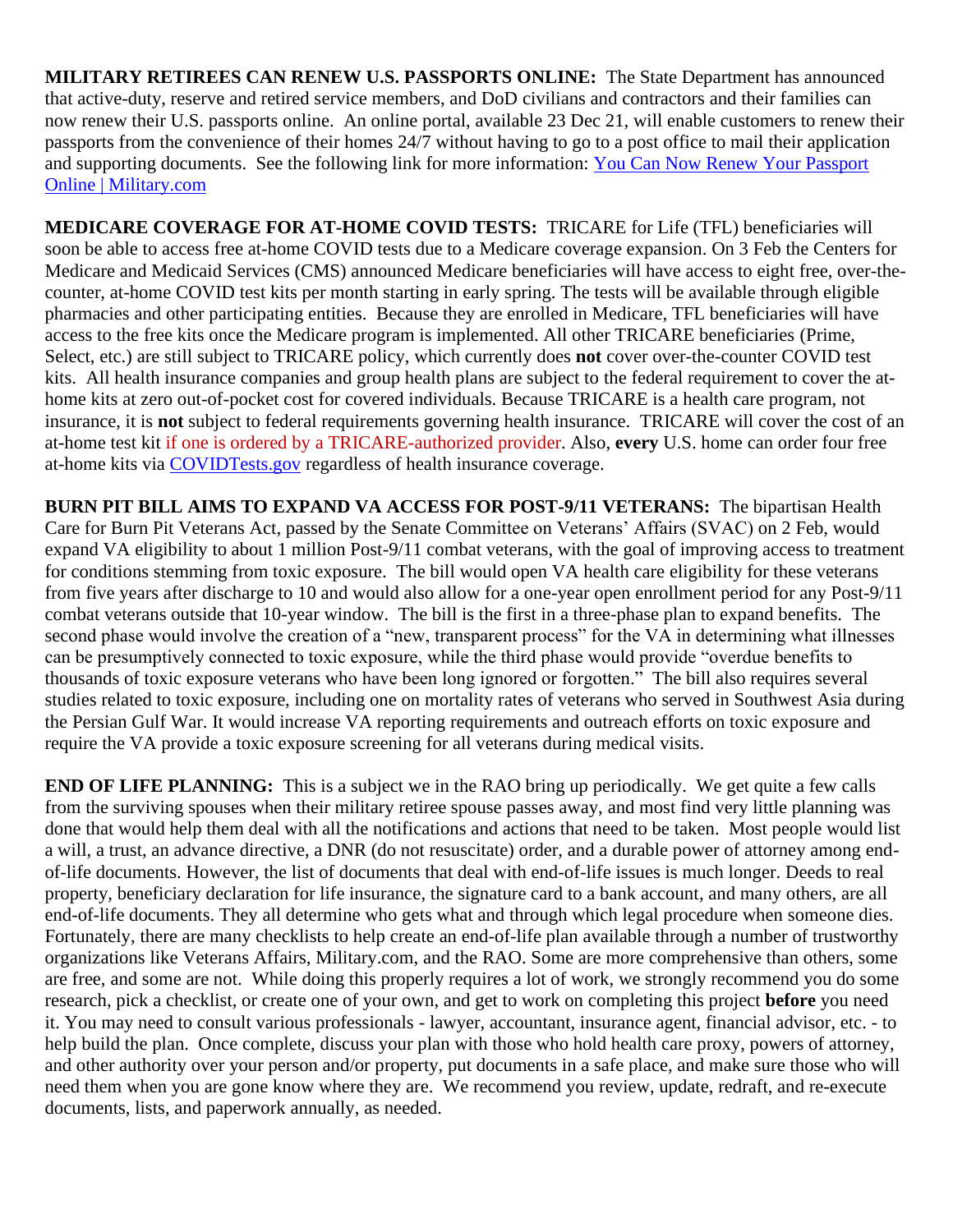**2022 U.S. ARMY RETIRED SOLDIER HANDBOOK:** Produced by Army Retirement Services, the 2022 U.S. Army Retired Soldier Handbook is available for download as a PDF document from the Army Retirement Services website at [https://soldierforlife.army.mil/Documents/static/Post/2022\\_ArmyRetSoldierHandbk.pdf](https://soldierforlife.army.mil/Documents/static/Post/2022_ArmyRetSoldierHandbk.pdf)

**COLORADO PROPERTY TAX EXEMPTIONS FOR SENIORS AND DISABLED VETS:** The Colorado Disabled Veteran Property Tax Exemption is a property tax exemption available to 100% disabled Veterans and Surviving Spouses of 100% disabled Veterans. This is an exemption of the first 50% of the first \$200,000 in actual value of their primary residence.The Colorado State Disabled Veteran Property Tax Exemption is from *January 1 - July 1 for each tax year.* the application has changed from last year and the only acceptable application is the one you find on vets.colorado.gov. The applicant will be sent a letter to the address on the form stating their office has received the application. Once the application has been processed, the applicant will receive a letter of their status update; accepted, incomplete, (denied with explanation) via the US Postal Service. If the application is approved, the application will be sent to the veteran's county assessor of further processing. To assist in this process please include the VA Rating Letter *or the Branch of service medical retirement letter.* Please send applications to 155 Van Gordon Street, Suite 201, Lakewood, CO 80228.

Emailed applications will not be accepted or reviewed due to Personal Identifiable Information (PII) concerns. Veterans who are not rated 100% but are on Individual Unemployability are not eligible for this tax exemption. For other questions, please reach out to Beth Maxwell at 303-914-5832.

There is also a property tax exemption for qualifying seniors. Requirements for eligibility are as follows:

- Applicant must be a senior who is 65 or older or a surviving spouse of a senior who previously qualified for the exemption.
- Applicants must have owned and occupied the property as their primary residence for ten or more years.
- Fifty percent of the first \$200,000 in actual property value is exempt from property taxation.

More information on both of these can be found at the following link: Senior and Veteran Property-Tax Programs | [Colorado Department of the Treasury](https://treasury.colorado.gov/senior-and-veteran-property-tax-programs)

**EASY WAY TO PROPERLY DISPOSE OF A U.S. FLAG:** A flag ceases to be a flag when it is cut into pieces. In addition, it is easier to completely incinerate the flag, if it is cut into smaller pieces. A flag should never be torn up, it should be cut up with scissors or shears in a methodical manner. The corners of the flag should be stretched out over a table-top and then cut in half, vertically (be careful not to cut up the blue star field (see the figure). Then, place the two halves together and cut them in half, horizontally. You will end up with four pieces of flag, one being the blue star field.



NOTE: The reason you do not cut the blue star field is because it represents the union of the fifty states and one should never let the union be broken.

In addition, some military bases (Honor Guard, etc) may take U.S. flags for disposal, but some do not. The last time we checked, the Buckley AFB Honor Guard did not offer flag disposal services. Many state and county government offices and police stations also collect them. Organizations such as the American Legion, Veterans of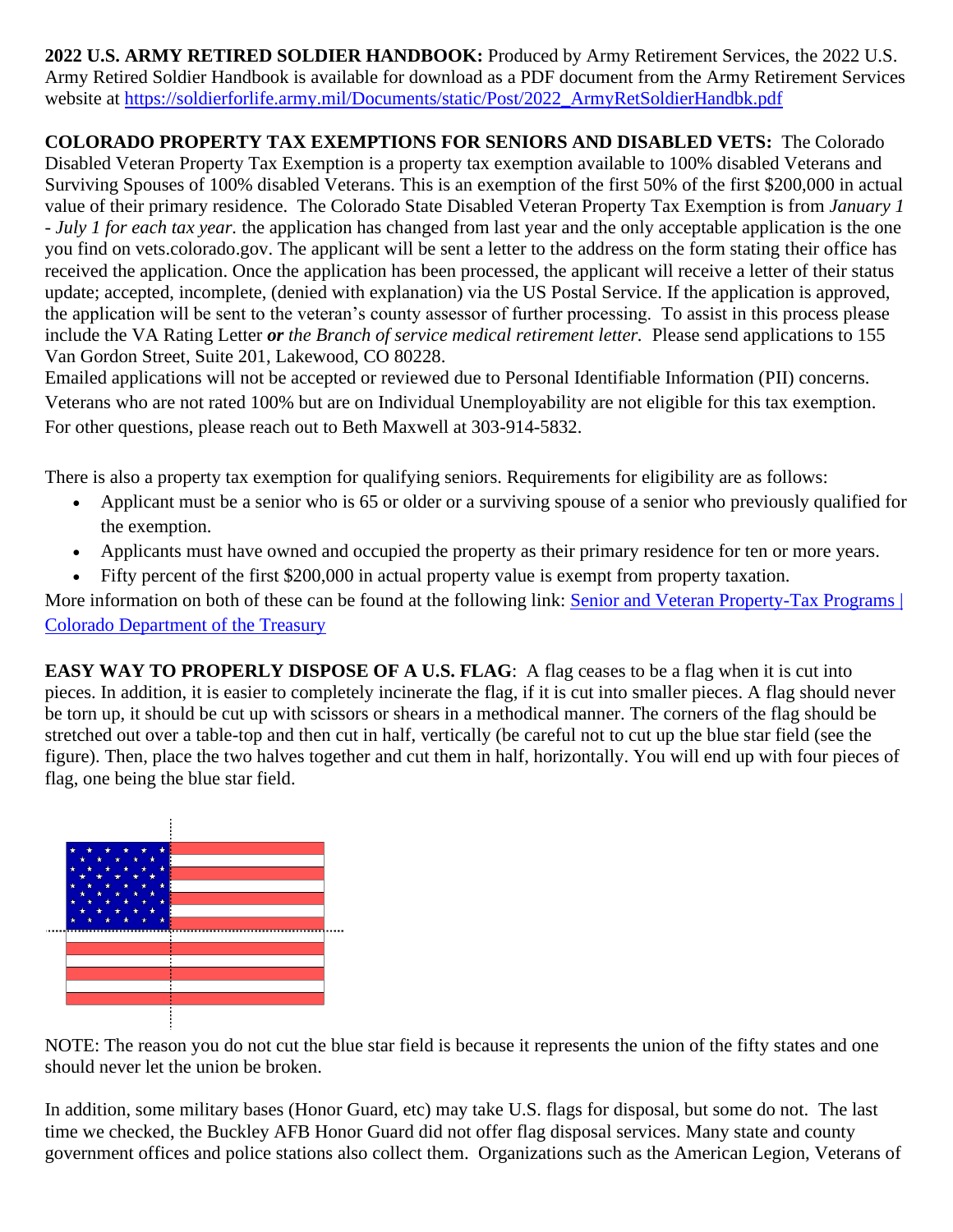Foreign Wars (VFWs), the Boy Scouts of America (BSA) and some counties (at Department of Motor Vehicles, etc) are willing to take worn US flags to ensure they are disposed of properly.

**ARMY GRAY AREA RETIREMENTS (GARs):** Army Human Resources Command (HRC) services Retired USAR and ARNG Soldiers processing retirement pay packets and family members with RCSBP. You can reach them at (888) 276-9472 or (502) 613-8950. You can download retirement applications at: <https://www.hrc.army.mil/asset/19367> or email your request to [usarmy.knox.hrc.mbx.tagd-ask-hrc@army.mil](mailto:usarmy.knox.hrc.mbx.tagd-ask-hrc@army.mil) The HRC-GAR website is at<https://www.hrc.army.mil/content/Gray%20Area%20Retirements%20Branch>

**TRAGEDY ASSISTANCE PROGRAM FOR SURVIVORS (TAPS):** TAPS, is a 24/7 tragedy-assistance resource for anyone who has suffered the death of a military loved one, regardless of the relationship to the deceased or the circumstance of the death. The program provides comfort and care through comprehensive grief services and programs including peer-based emotional support, casework assistance, connections to communitybased care and grief and trauma resources, at no cost to surviving families and loved ones. Since 1994 TAPS has provided compassionate care to all those grieving the death of a military loved one. If you are grieving the loss of a service member, or if you know someone who can use our support, the [TAPS 24/7 National Military Survivor](https://www.taps.org/join-taps/survivor-helpline/)  [Helpline](https://www.taps.org/join-taps/survivor-helpline/) is always available toll-free with loving support and resources at 800-959-TAPS (8277).

**INCOME TAX FILING ASSISTANCE:** It's that time of year again so I thought some of you might be interested in some tax preparation options available in our area, if you don't do your own using Turbo Tax or whatever. While many places will do your taxes for a fee, there are at least two free alternatives.

 The Volunteer Income Tax Assistance (VITA) program offers *free* tax help to people who generally make \$55,000 or less, persons with disabilities and limited English-speaking taxpayers who need assistance in preparing their own tax returns. IRS-certified volunteers provide free basic income tax return preparation with electronic filing to qualified individuals. While some RAOs have volunteers who take the VITA training and assist with taxes, we simply do not have the staff to provide that service.

 In addition to VITA, the Tax Counseling for the Elderly (TCE) program offers free tax help for all taxpayers, particularly those who are 60 years of age and older, specializing in questions about pensions and retirementrelated issues unique to seniors. The IRS-certified volunteers who provide tax counseling are often retired individuals associated with non-profit organizations that receive grants from the IRS. (The website below says TCE sites are currently closed due to COVID.) The web site at [https://www.irs.gov/individuals/free-tax-return](https://www.irs.gov/individuals/free-tax-return-preparation-for-you-by-volunteers)[preparation-for-you-by-volunteers](https://www.irs.gov/individuals/free-tax-return-preparation-for-you-by-volunteers) provides you with two links where you can search (by zip code) for places near you that offer **free** tax return preparation by volunteers. One link is for the "VITA/TCE Locator Tool" and one is for the "AARP Tax-Aide Site Locator Tool."

 The last time I checked, AARP will do taxes for *anyone* at no charge - you don't need to be an AARP member. When I checked in January, there were 20 different AARP tax-aide locations listed within 25 miles of my zip code - at libraries, retirement homes, senior centers, rec centers, etc. Some of them allow you to make appointments online and others you have to call. If you have additional questions for them, you can call the AARP tax-aide site located nearest you or visit [AARP Foundation](https://www.aarp.org/money/taxes/aarp_taxaide/locations.html?cmp=RDRCT-FNDTX_DEC23_010) Tax-Aide Locator. Some are starting up in Feb and some later, and it looks like most require an appointment. Call the specific site you are interested in for details.

As you know, if you do your own taxes you have numerous options when it comes to filing - essentially snail mail or electronically. When filing electronically, some tax software you buy (like Turbo Tax) will charge you to file your taxes and to have any refund deposited into your account. You may not know the IRS offers some free tax filing options (with various caveats). For more info on the IRS free options see the following link: <https://www.irs.gov/filing/free-file-do-your-federal-taxes-for-free>

**Note: COVID is still impacting some VITA and AARP tax sites, so you'll have to contact them directly to find out if, and when, their services will be available and any constraints.**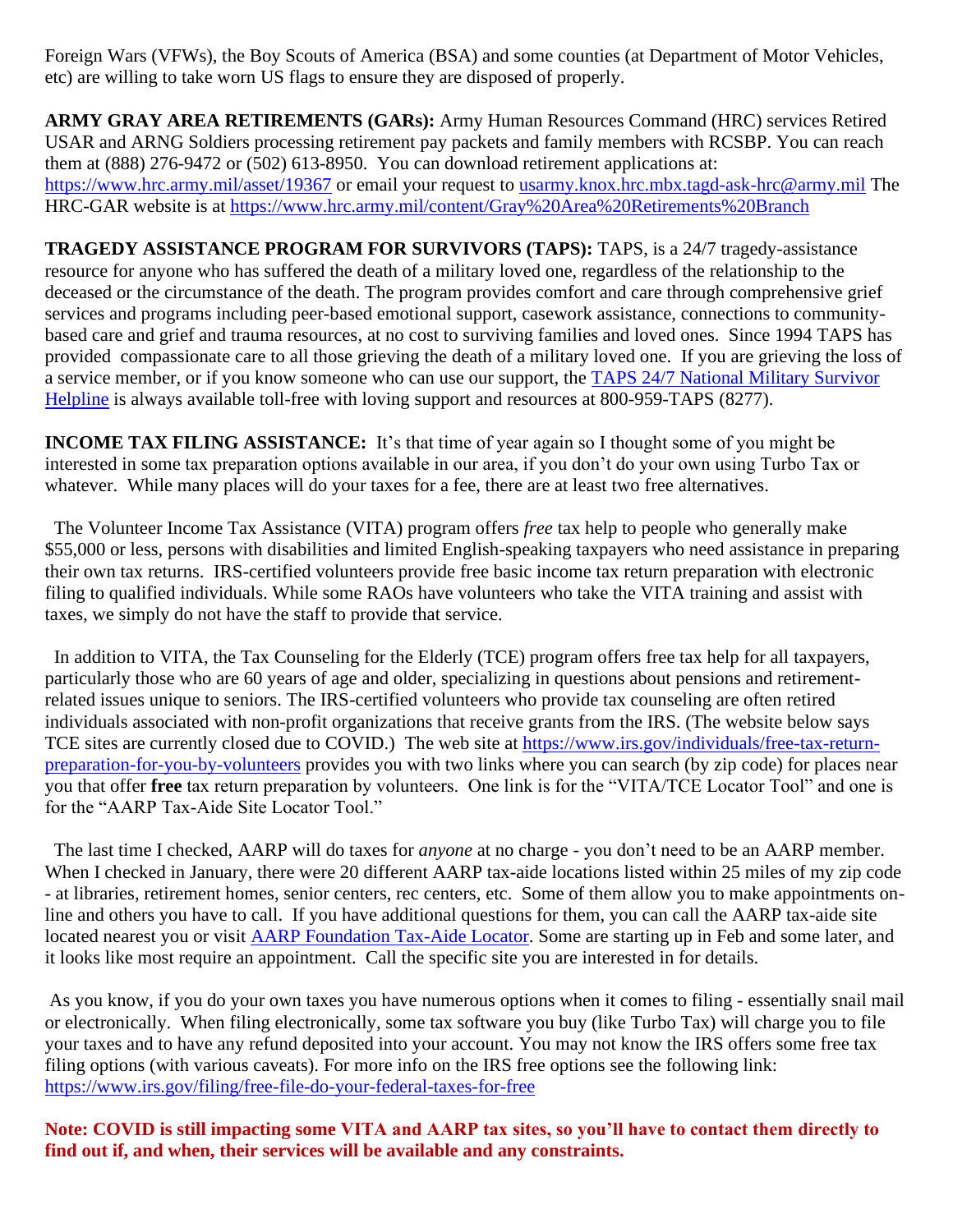**DFAS 1099-R TAX FORMS FOR 2021 ARE AVAILABLE ONLINE:** The fastest and most secure way to obtain a copy of your 1099-R is through myPay. Retirees and annuitants can log in to myPay anytime and print a copy of their 1099-R. Instructions are at: [https://myPay.dfas.mil](https://mypay.dfas.mil/) For retirees without a myPay account, if your mailing address on file with DFAS is current, you can get a copy of your 1099-R through the DFAS telephone selfservice option. To use telephone self-service:

- Call 800-321-1080
- Select option "1" for Self-Serve
- Select option "1"
- Enter your Social Security Number when prompted

Your 1099-R should be in the mail within 7-10 business days to the address DFAS has on record. *Please note that 1099-R reissues requested through the telephone self-service option cannot be mailed prior to February 10, 2022.*

**MILCONNECT SITE:** I've heard some customers talk about using a milConnect website account for various things, but I have never used it. Some told me one thing you can do is access your Official Military Personnel File (OMPF), so I recently decided to check it out. I found I could go and select which records I wanted from four different groups (Service, Professional History, Performance and Administrative) and submit my request online. About 10-20 minutes after submitting my request I got an e-mail saying that pdf files of the records I requested were on the site and providing me with directions on how to access them. I had over 70 that I could download and save to my home computer - enlistment forms, active-duty service commitment forms, DD214, OPRs, award citations, promotion orders, etc. The e-mail indicated the records would be in my account for 10 days and then deleted from there. While some of the documents were not very clear after being scanned into the system, I was still impressed. I just wanted to see what was in my OMPF on the site but there are many other things you can do from milConnect - manage health benefits, manage SGLI, get proof of health coverage, update personal contact info, etc. You do not need a Common Access Card (CAC) to access milConnect, you can use a DS Logon ID and create a password. You can log in or create an account at [milConnect \(osd.mil\)](https://milconnect.dmdc.osd.mil/milconnect/)

 Be aware this may not work for everyone. One of the RAO volunteers tried it and got the following error message:

"Please do NOT reply to this email as this email address is not monitored.

Your request for Official Military Personnel File (OMPF) Information has been processed. However, unfortunately your record is not held in the Service digital image OMPF repository database. It is recommended that you initiate a request for your OMPF information to the National Personnel Records Center (NPRC) using this eVetRecs website at<http://www.archives.gov/veterans/military-service-records/>

Thank you for making a request for your OMPF record documents through DPRIS! This request will be closed and purged. "

**PHARMACY LOBBY CLOSURE:** The pharmacy lobby is scheduled to be closed between 28 Feb and 11 Mar due to construction within the lobby. The pharmacy will remain open with normal duty hours but will be drive through **ONLY** during this time. As a reminder, prescriptions are able to be picked up and dropped off through the drive through. Additionally, the MedSafe Drug Take Back bin will be unavailable, and the pharmacy will **NOT** be able to accept medication returns for destruction during this time.

**COVID FUNERAL ASSISTANCE:** Under the Coronavirus Response and Relief Supplemental Appropriations Act of 2021 and the American Rescue Plan Act of 2021, FEMA is providing financial assistance for COVID-19 related funeral expenses incurred on or after January 20, 2020. This federal program can reimburse families up to \$9,000 for funeral costs for loved ones who died of COVID-19. You can call a dedicated, toll-free phone number (844-684-6333) to complete your COVID-19 Funeral Assistance application with a FEMA representative. Multilingual services are available. For additional information regarding requirements for this assistance, and other details, see the following link: [COVID-19 Funeral Assistance | FEMA.gov](https://www.fema.gov/disaster/coronavirus/economic/funeral-assistance)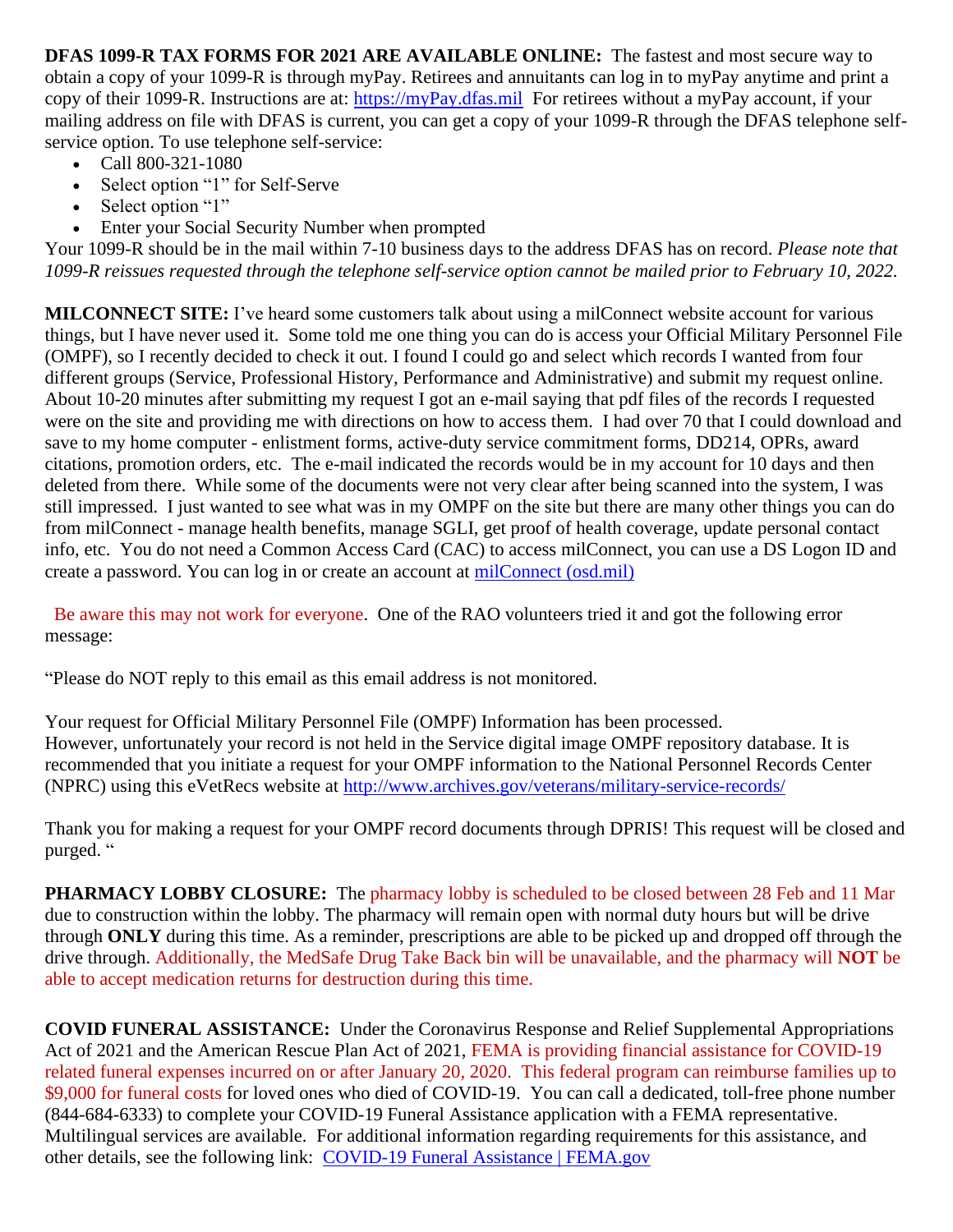**"WIDOWS TAX" OFFSET PHASE 2 FOR 2022:** 2022 is the second year of a three-year phase out of what has been known as the "widow's tax," which required forfeiture of a dollar of Survivor Benefit Plan (SBP) for every dollar of Dependency and Indemnity Compensation (DIC) received. Remember, this is only applicable to those surviving spouses who qualify for **both** DIC and SBP and are in receipt of the Special Survivor Indemnity Allowance (SSIA). In Phase 1 (2021), surviving spouse SBP payments were reduced, or offset, **by two-thirds** of the DIC rather than the full dollar-for-dollar reduction. For many surviving spouses, this resulted in an increase in the amount of SBP paid as the gross amount of their SBP exceeded two-thirds of the DIC. Others have had to wait to see an increase in their benefit. We are now nearing the start of Phase 2 of the elimination of the offset for which the amount offset (or deducted) from the SBP will be reduced to **one-third** of the DIC payment. To estimate your benefit, subtract one-third of your current base DIC payment from your current gross SBP benefit. The result is approximately what your SBP payment will be in the second phase, plus any COLAs, which is approximately 5.9%.

Here is an example of how this offset works: We will assume a COLA of 5.9% for 2022, which puts the projected 2022 base DIC amount at approximately \$1,437.66. One-third of that new DIC amount is \$479.22. This is the amount you will subtract from your gross SBP amount. So, if your gross SBP without offset is \$1,000, then you would subtract \$479.22 from \$1,000 to give you a 2022 SBP payment of \$520.78 (\$1,000-\$479.22). You would also receive the SSIA, which is projected to be approximately \$346.

These new changes will be effective in January 2022, which you will see reflected on the payment you should receive on Feb. 1, 2022. If you do not know your gross SBP, you can find that on your annuitant account statements, available in your myPay account. You should also have received an annuity statement in the mail in December 2021. There are no changes to the post-9/11 active-duty survivor child-only SBP option until 2023, and these changes do not impact the retiree child-only SBP option.

DFAS has put together a new Quick Reference PDF document on the SBP-DIC Offset Phased Elimination that you can find at the following link:<https://www.dfas.mil/sbpdicnews>

**NAVY RESERVE RETIREMENT TRANSITION OUTREACH EVENTS:** Navy Personnel Command's Retirement Transition Outreach (RTO) provides information to Navy Reserve members on the processes and benefits of reserve retirement. Members of the Navy Reserve Component and their spouses at all milestones toward full retirement with pay are invited to attend a FY22 RTO event. Attendance is not mandatory for Reserve members prior to approval of a retirement request. See below for an updated schedule as well as directions for how to register for an available FY22 RTO event.

Reserve Retirement Counseling Session (RRCS): preferred format for most current SELRES, VTU, and IRR. Sat.-Sun., Apr. 9-10, 2022, 0800 EST Sat.-Sun., May 14-15, 2022, 0800 EST Sat.-Sun., Sept. 10-11, 2022, 0800 PST Wed., Sept. 14, 2022, 0800 CST

Retirement Awareness Workshop (RAW): preferred for those seeking detailed retirement preparations. Tues.-Thurs., May 3-5, 2022, 0800 CST (hybrid option: virtual/in-person)

Reserve Retirement Waypoint (RRW) Events: preferred for those retiring with pay within two years. Thurs., Mar. 3, 2022, 1800 CST Tues., Jun. 21, 2022, 1800 CST Tues., Sept. 20, 2022, 1800 CST

Register here: FY22 RTO Registration via FLANK SPEED Microsoft Forms:<https://forms.osi.apps.mil/r/iukurzfztP>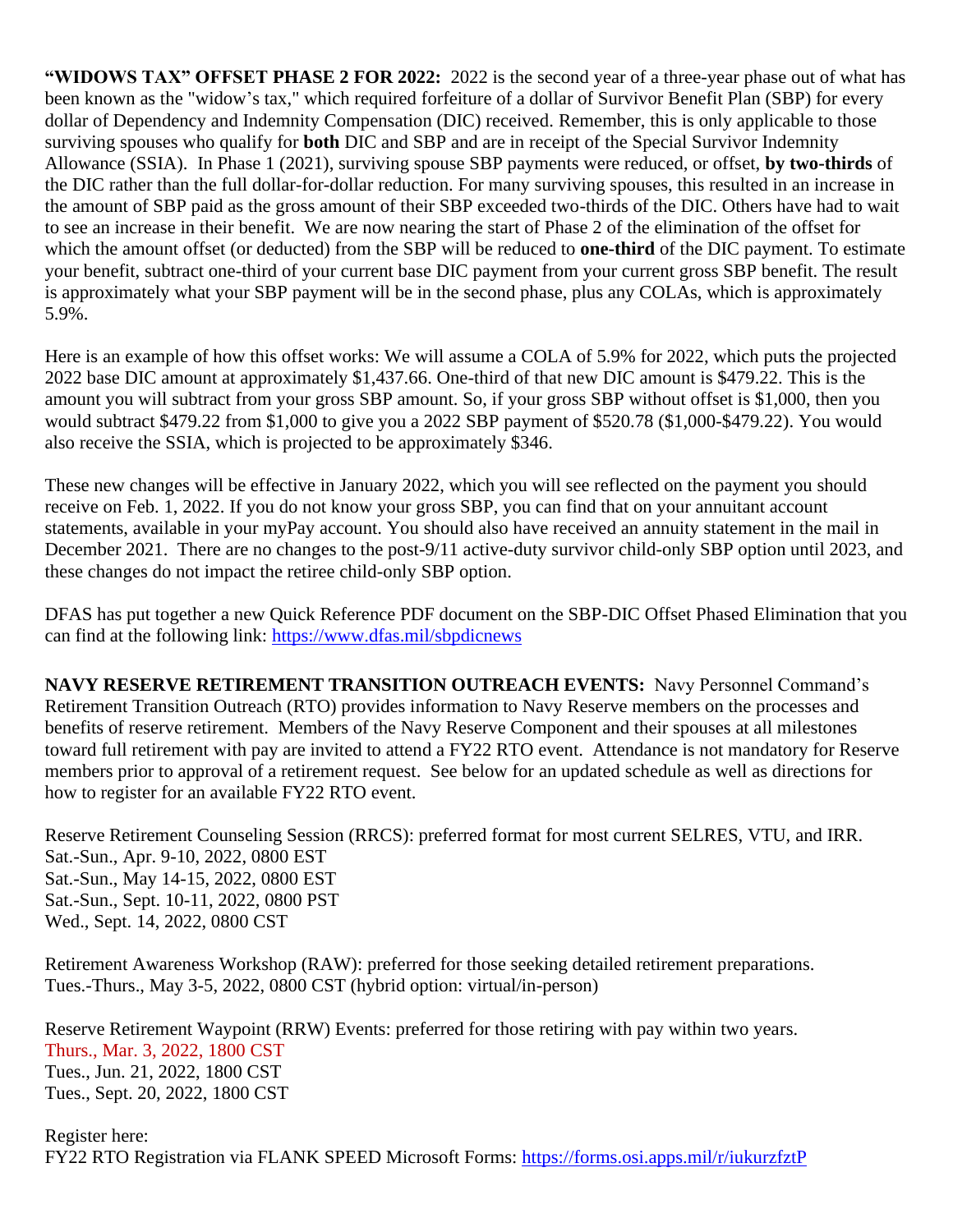Or, email the RTO Team to request registration for a specific FY22 RTO event: [pers-9\\_RTO@us.navy.mil](mailto:pers-9_RTO@us.navy.mil)

Registration will be limited to 150 participants per event. Top priority will be given to Navy Reserve members who will be eligible for retirement with pay in less than 24 months, and to currently serving members who will soon reach their notice of eligibility milestone (20 qualifying years). The RTO event team will provide event joining link and instructions, plus read-ahead materials, via email to registered participants prior to the event. Please note, questions about individual records or request packages will not be addressed by the RTO team including during events.

Please visit the RTO webpage on MyNavy HR for more information about RTO events: [https://www.mynavyhr.navy.mil/Career-Management/Reserve-Personnel-Mgmt/Reserve-Retirements/Retirement-](https://www.mynavyhr.navy.mil/Career-Management/Reserve-Personnel-Mgmt/Reserve-Retirements/Retirement-Transition-Outreach/)[Transition-Outreach/](https://www.mynavyhr.navy.mil/Career-Management/Reserve-Personnel-Mgmt/Reserve-Retirements/Retirement-Transition-Outreach/)

**PHARMACY VOLUNTEERS NEEDED & LINE RECOMMENDATIONS:** The Buckley SFB Pharmacy is in dire need of volunteers, and they asked me to advertise that in our newsletter. Volunteers will need to be fully vaccinated and may need to complete some training. Anyone interested in more information can call the pharmacy at (720) 847-9355 (Option 4, then Option 3) to inquire or to get started. In addition, for those who have trouble standing while waiting for a prescription pick-up in the lobby, they highly recommend you use the drive thru. Prior to COVID, the drive-thru was strictly pick-up only but that is no longer the case. Everything you need from the pharmacy can now be accomplished using the drive thru.

**PHARMACY HOURS:** As of 1 Jan, the pharmacy implemented the following new hours: Mon-Fri 0800-1700. In addition, they will be closed on the second Wed of each month for a Training Day (9 Mar for this month). Please remember holidays, family days, etc. can impact these hours so you can always check the Buckley SFB Facebook page for the latest info on hours.

**PHARMACY - PATIENT ADVOCATE E-MAIL ADDRESS:** As you know, pharmacy patient advocates are available to hear your comments and concerns related to pharmacy operations. There are forms available in the pharmacy for you to submit comments to them, but with the pandemic you don't have access to those. The pharmacy has established an e-mail inbox for the patient advocates so you can now e-mail them directly at the pharmacy patient advocate org box: [usaf.buckley.460sw-mdg.mbx.pharmacy-patient-advocate@mail.mil](mailto:usaf.buckley.460sw-mdg.mbx.pharmacy-patient-advocate@mail.mil) .

**MY AIR FORCE BENEFITS WEBSITE:** While the site is mainly focused on active-duty folks, there is a **lot** of information on there of interest to retirees/surviving spouses as well. The site has about 180 fact sheets on various benefits and a section for "Transition and Retirement Planning." If you look under the "Benefit Library" tab (top left of the page), and click on the "Resource Locator" link, you can then click on CO (or any other state) to see a wealth of information on resources in your state (with base specific resources as well). I strongly encourage you to check out this website. [Home | An Official Air Force Benefits Website \(af.mil\)](https://www.myairforcebenefits.us.af.mil/)

**LEGAL OFFICE OPENS "LIMITED SERVICES" FOR RETIREES & DEPENDENTS:** Legal is once again providing **limited** legal assistance services for military retirees and their dependents. W**ills** for retirees and dependents will **only be done on Thursdays of each week from 1300 to 1500 and you must have an appointment**. For notary services and powers of attorney, walk-ins for retirees are available on Mondays and Wednesdays from 0800-1200. Retirees have the option of conducting their legal assistance appointment by telephone or in person. Legal expects the will appointments to fill up very quickly and they will **not** have a "waitlist." Thus, legal may ask that retirees call back in 2-3 weeks to check for open appointments once they are booked for several weeks. Prior to scheduling an appointment for a will, medical directive or power of attorney, legal will **require a ticket #** or worksheet, as well as your DoD ID Number which is located in the lower right front of the old (DD Fm 2) ID card (10-digit number). You can obtain a ticket # from the AF legal assistance website at [U.S. Air Force Legal Assistance \(AFLASS\)](https://aflegalassistance.law.af.mil/lass/lass.html) when you go to the site to fill out the required information for whatever document it is you want completed. If you call legal to make an appointment, they will **not** give you an appointment unless you have the ticket number issued by the website. For any questions call base legal at 720- 847-6444.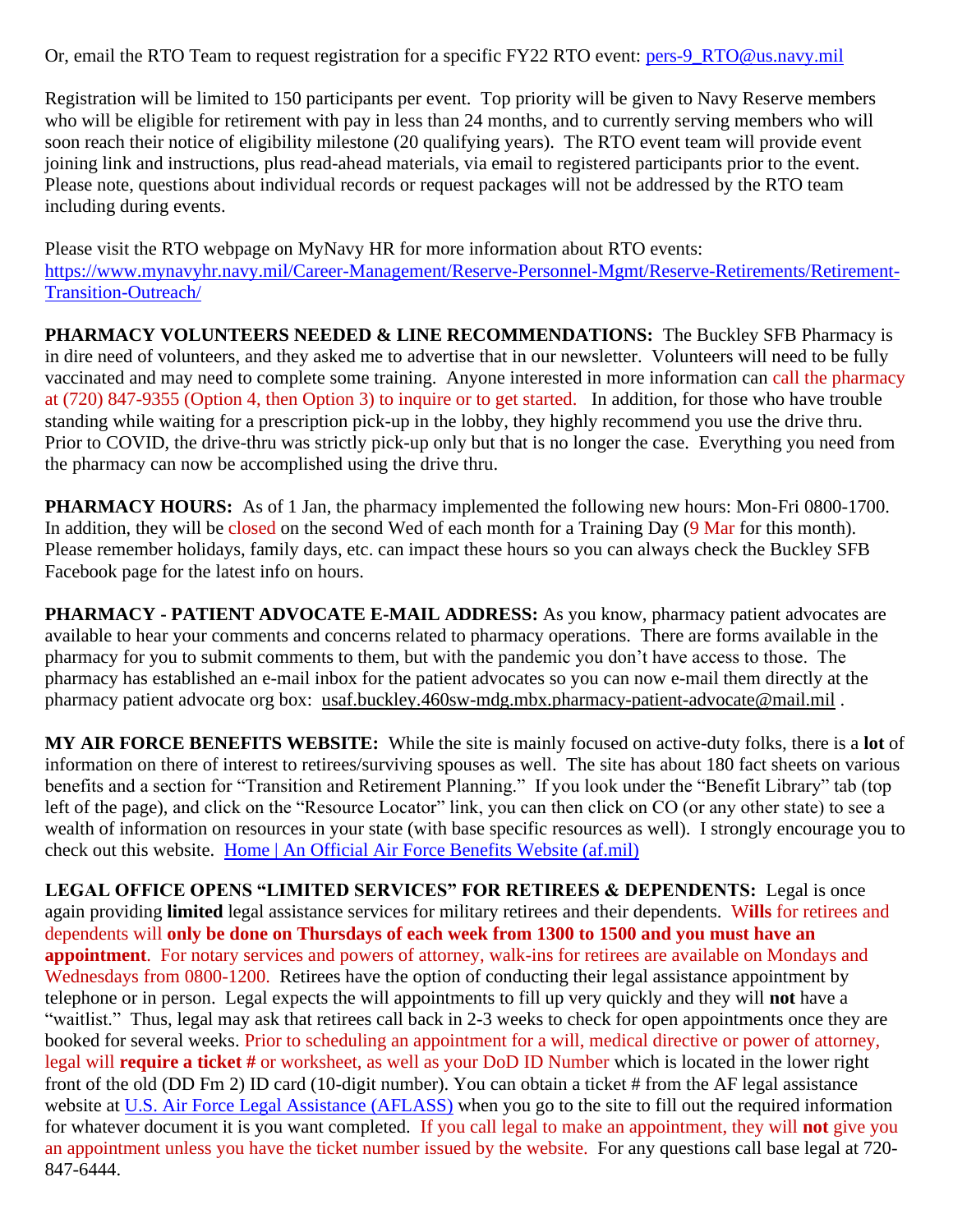**HOW TO CREATE A MYPAY ACCOUNT WITH DEFENSE FINANCE & ACCOUNTING SERVICE (DFAS):** If you don't have a MyPay account with DFAS I recommend you create one. With your own account you can download your Form1099 for taxes, print a copy of your Retiree Account Statement (RAS), set up beneficiaries for Arrears of Pay, update your mailing and e-mail address, adjust federal and state withholding for taxes, etc. You start by requesting an initial password on the myPay homepage [\(myPay Web Site \(dfas.mil\)\)](https://mypay.dfas.mil/#/) using the "Forgot or Need a Password" link. The password will be mailed to the address you have on file with DFAS and you will receive it in about 10 business days. Once you receive your password in the mail, you return to the myPay homepage and log in with your social security number and the password you received in the mail to create your myPay profile. DFAS has a downloadable step-by-step Get Started Guide to myPay on their website and a how-to video on the DFAS YouTube channel. For additional info on obtaining a MyAccount you can visit: <https://www.dfas.mil/retiredmilitary/manage/mypay/>

**BUCKLEY SFB AGENT LETTERS - WHAT ARE THEY?** Did you know if you are a family member of an elderly military retiree, or their surviving spouse, that has trouble getting around on their own you may be able to get authorization to shop for them, as their "agent", at the commissary, exchange and base pharmacy? You will require a letter from the care provider of the retiree/surviving spouse, which you will then take to the MPF in Bldg 606, where you (the "agent") and the retiree/surviving spouse will fill out a "Commissary/AAFES/MWR Escort Authorizations" form. You will need two forms of ID, the agent's driver's license the sponsors military ID. Once the form is completed you will be issued an "Agent Letter" which you will take to the Visitor Control Center (VCC) by the  $6<sup>th</sup>$  Ave gate and Security will issue you a card/letter which will allow you to access the base and use those facilities without your retiree/surviving spouse being with you. For any questions, or more details, on this process please contact the MPF at 720-847-6974 (per the above form).

**EMPLOYMENT SERVICES FOR VETERANS:** Arapahoe/Douglas Works! (A/D Works!) Workforce Center is a member of the Colorado Department of Labor and Employment and provides a variety of no-cost services to veteran job seekers; resources and workshops for a self-directed job search, one-on-one employment counseling, customizing resumes, referrals to other state and federal agencies and training assistance. For more information you can visit their website at<http://www.adworks.org/>Just FYI, there is an A/D Works! Veterans Employment Specialist that works several days a week in Bldg 606 on base (when non-mission essential personnel are allowed back in their offices on Buckley AFB). For more info you can also contact the AD Works! Call Center at (303) 636-1160 and ask to be contacted to a Veterans Employment Team Member.

**HAVE YOU EXPERIENCED UNSATISFACTORY SERVICE FROM THE RAO?** We are staffed completely with volunteers who do their very best to help with your issues. While we always strive to provide you with the best possible support, we realize there may be times you experience what you consider to be unsatisfactory customer service when you contact the RAO. Perhaps you never received a response to a voice mail/e-mail you left, you got inaccurate information regarding a question you had or the person who helped you was unable to provide an adequate answer to your question. If you are ever dissatisfied with the support you get from the RAO please contact the RAO Director to discuss the situation. The best way to reach me is via my home e-mail - [elkfive@centurylink.net.](mailto:elkfive@centurylink.net)

**DENVER VA REGIONAL BENEFITS OFFICE HOURS & LOCATIONS:** *Do you have a question about your VA Benefits? Compensation Claim, Pension Claim, Aid and Attendance, Appeals, survivor and burial benefits, Home Loans, Employment, or Education*  The *VBA* Office in the Rocky Mountain Regional VA Medical Center is holding office hours: Office Hours: Monday - Friday, 8:30 a.m. to 4 p.m. (last appt. at 3:30 p.m.) Phone: [\(800\) 827-1000](https://www.google.com/search?source=hp&ei=1bIFXOnJLePk8APkxJfIDw&q=denver+va+regional+benefits+office+phone+number&oq=Denver+va+regional+benef&gs_l=psy-ab.1.1.0i22i30l4.1057.7073..9944...0.0..0.148.2902.2j23......0....1..gws-wiz.....0..0j0i131j0i10.2DXy9-Yewu0) Location: Rocky Mountain Regional VA Medical Center Veterans Benefits Administration (VBA) 1700 North Wheeling Street Aurora, CO 80045